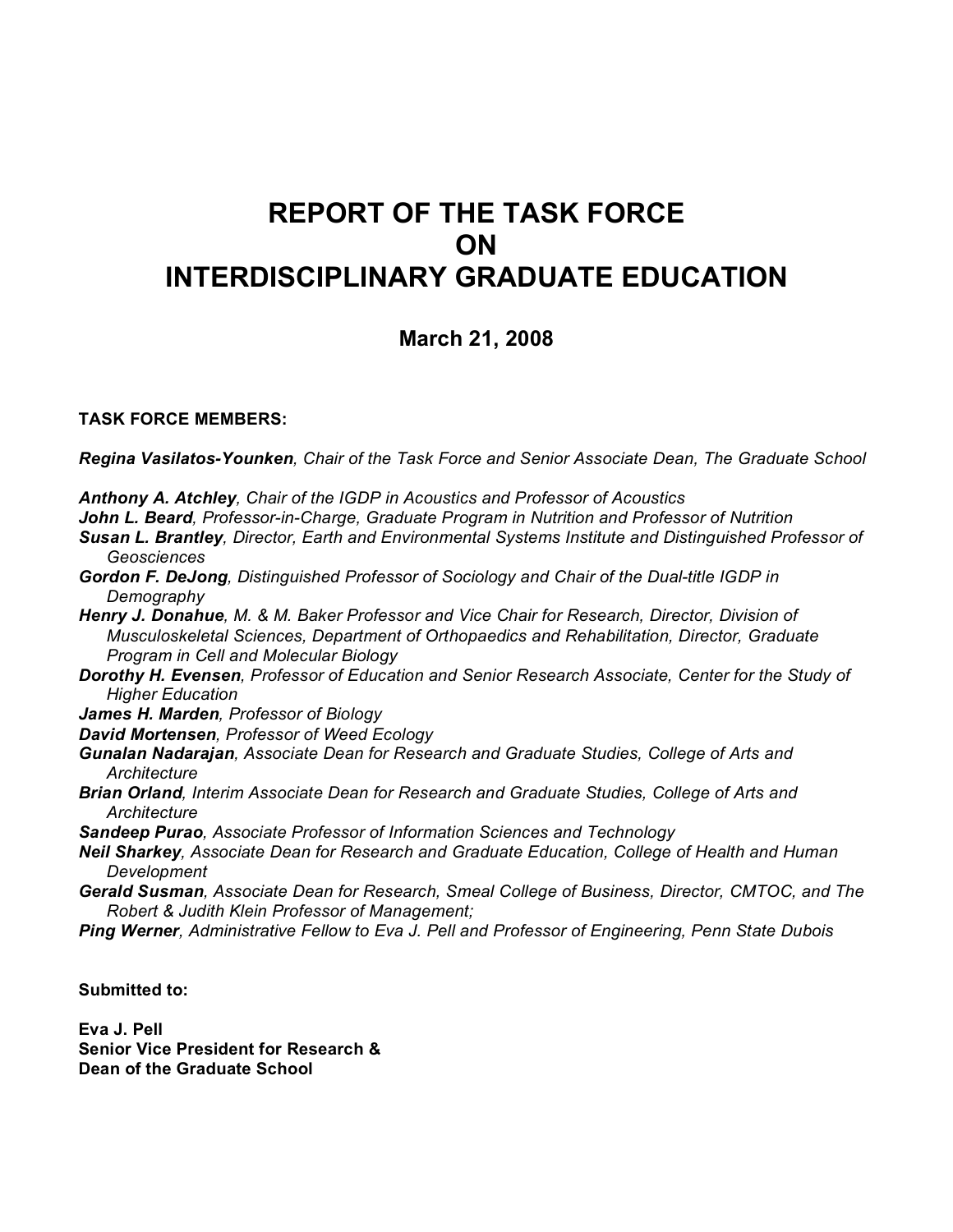#### **REPORT OF THE TASK FORCE ON INTERDISCIPLINARY GRADUATE EDUCATION March 21, 2008**

## **Executive Summary**

The Task Force was charged with assessing interdisciplinary graduate education, and in particular contrasting intercollege versus department-based programs; identifying institutional encumbrances and possible solutions; and providing recommendations to further promote interdisciplinary graduate training.

#### **Conclusions of the Task Force:**

- *1. Collaborative, interdisciplinary graduate education must be an institutional priority in order to meet societal needs, prospective student interests and demand, and to ensure that Penn State remains competitive in securing extramural research funding into the future.*
- *2. A sample of intercollege programs evaluated at a single snapshot in time, versus departmentbased programs, tended to have more students supported on external fellowships and traineeships, a characteristic of program quality according to the National Research Council assessment of research doctorate programs.*
- *3. A variety of mechanisms to offer interdisciplinary training to graduate students already exists at Penn State. In benchmarking with other institutions, in general, there were no unique models for which Penn State did not already have a direct analogy or more desirable approach, the most desirable being the dual-title model.*
- *4. IGERT-launched training programs brought in significant resources to support students and related research activities, fostered cross-disciplinary training through coursework and research, and promoted faculty collaboration. Although these led to some institutionalization by means of a minor and a dual title program, a limitation identified was the lack of institutional resources to perpetuate the full range and capabilities of the funded programs.*
- *5. Desirable characteristics of interdisciplinary programs include:*
	- *Addresses complex and novel/important problem*
	- *Creates faculty/department/college synergy and collaboration*
	- *Builds on institutional strengths*
	- *Attracts high quality students*
	- *Provides credit to faculty (including a formal mechanism for evaluative feedback during the P&T process)*
	- *Engages in continuous self-study of sustainability and viability*
	- *Provides students with an avenue to satisfy diversity of professional career interests*
	- *Provides value-added scholarship for the student*
	- *Allows for flexibility in terms multiple sources of student entry and exit/placement*
- *6. Existing institutional structure of resource allocation through colleges/departments is limiting to the proliferation, scope and impact of intercollege programs; a mandate to colleges to support and invest in such programs, as well as central resources for incentives are needed.*

# **Institutional encumbrances to intercollege, interdisciplinary graduate education identified:**

- *1. Stand-alone intercollege programs are often viewed as competing with departmental programs for resources, students and recognition/credit.*
- *2. Institutional support (e.g., assistantships, fellowships) for students (especially first-year) in intercollege programs is very limited and constraining.*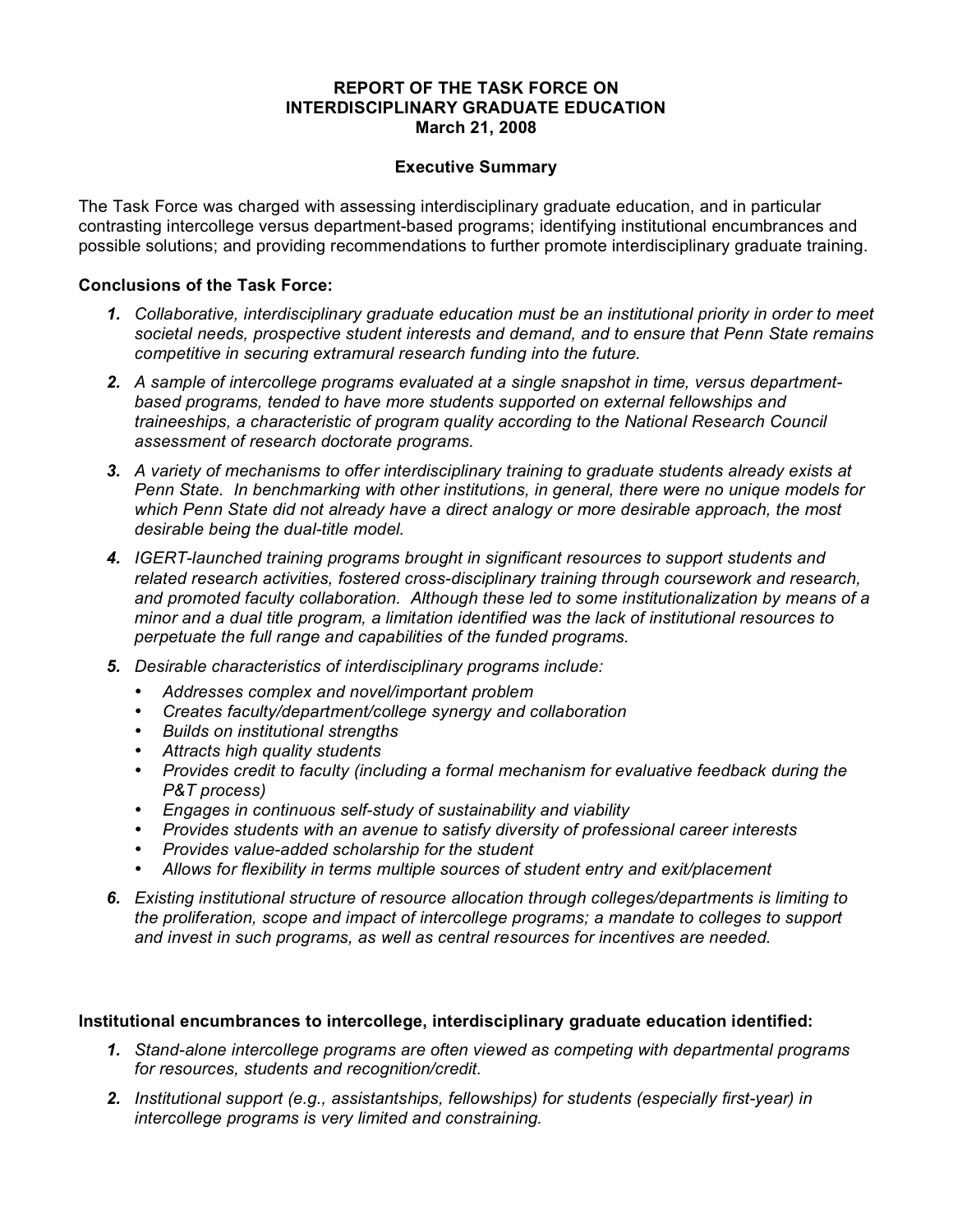- *3. Although student rotations within intercollege programs provide educational value, they require the student to locate a research home and advisor after admission. This approach reduces the risk for faculty, but raises it for students.*
- *4. As intercollege programs do not receive instructional budgets, the primary mechanism for institutional support of graduate students (i.e., TAs) is dissociated from these programs.*
- *5. Resources are needed for intercollege, interdisciplinary course development and instructional support across units.*
- *6. Administrative responsibility, costs and space for collaborative, intercollege programs are not easy "fits" within the existing college/department structure of the institution.*

## **Recommendations to address institutional encumbrances and promote collaborative, interdisciplinary graduate training:**

- *1. Collaborative, interdisciplinary graduate education should be a priority reflected in strategic planning at the highest level. As such, Colleges should be given a mandate to more formally promote and support participation and leadership by their academic units and individual faculty in intercollege graduate programs, and to remove disincentives to such participation, and these should be reflected in College strategic plans.*
- **2.** *Where a proposed new programmatic area in graduate education is interdisciplinary and has potential for integration with existing fields of study at Penn State, the dual-title should be employed as the preferred graduate degree model.*
- **3.** *In areas where the rotation model is common, intercollege programs should not require rotations, but ascertain that a member of the program faculty is willing to serve as an advisor and provide financial support to each prospective student who meets admissions requirements, prior to extending an offer of admission. Otherwise, programs should reserve sufficient resources to subsidize students who do not find an advisor after their first year, with the consequence of admitting fewer new students.*
- *4. The hierarchy of existing approaches/models to support interdisciplinary training of graduate students available at Penn State needs to be better delineated as a special web page.*
- **5.** *An intercollege, interdisciplinary graduate center should be created within the Graduate School to oversee allocation of resources and functions related to the following:*
	- *a. Incentives for academic units to develop and offer interdisciplinary graduate courses*
	- b. *Incentives for academic units to host intercollege, interdisciplinary graduate programs*
- **6.** *Focus on a "Student-Centered Interdisciplinary Graduate Education Initiative" that would prioritize fellowships for intercollege, interdisciplinary graduate students as a Graduate School development effort. Penn State's research mission and standing are best served by heavy investment in endowed fellowships. An endowed graduate college, similar to the Rackham Graduate School at the University of Michigan, should be pursued as a valuable major investment for the University.*
- **7.** *The research institutes should be encouraged to more deliberately promote and support interdisciplinary graduate training (e.g., sponsor seminars and workshops for graduate students; support graduate student travel related to interdisciplinary research and training; sponsor valueadded skills training for graduate students; etc.).*
- **8.** *The Graduate School should provide opportunities for enabling models to be shared with graduate programs.*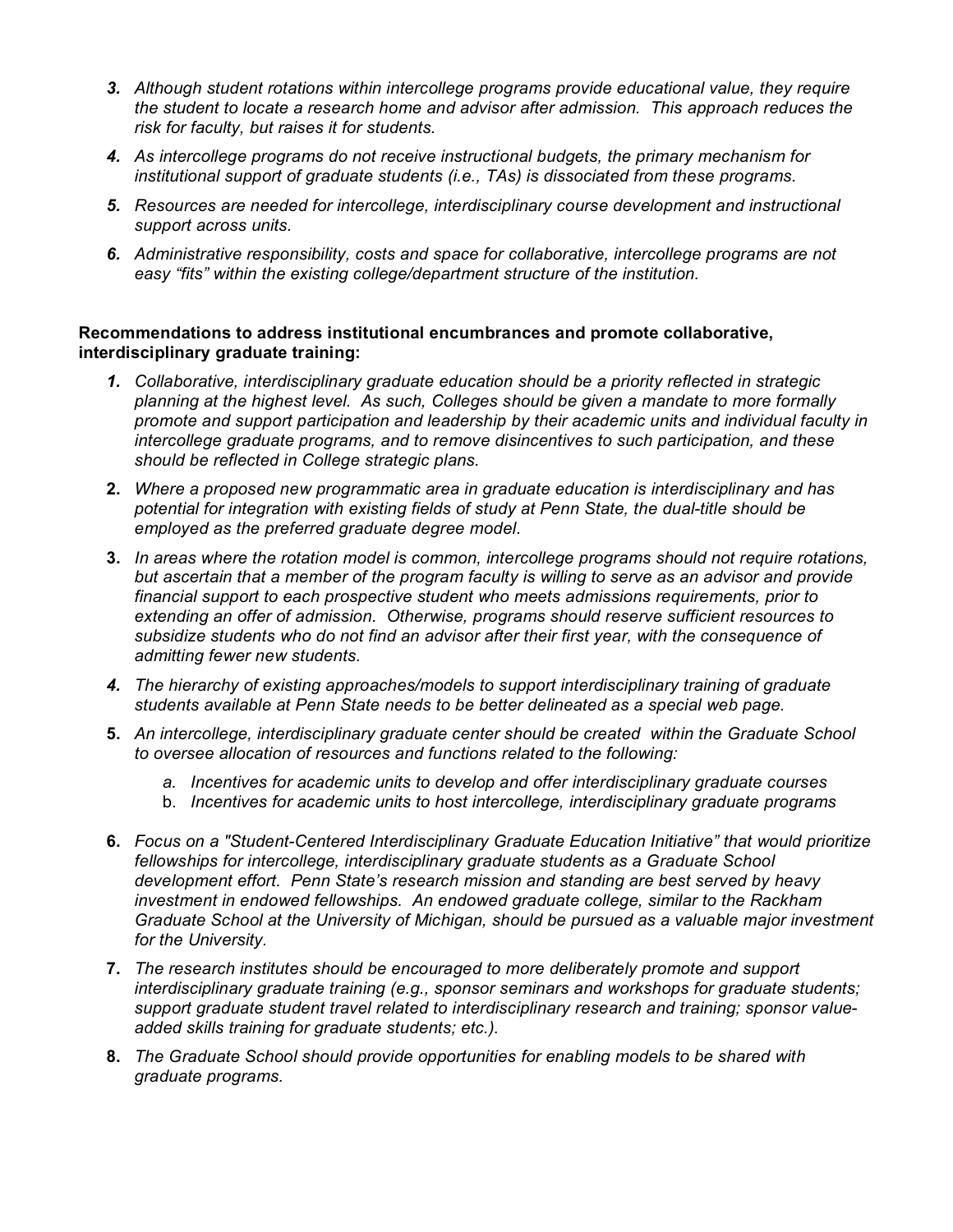#### **Abbreviated Charge to the Task Force:**

- **I.** Contrast intercollege and department-based graduate degree programs…
- **II.** Assessment of interdisciplinary models we currently employ…
- **III.** IGERT-launched models… successful? by what measures?
- **IV.** Benchmarking with other institutions….
- **V.** Moving forward:
	- **a.** Effective existing models? Why/Why not?
	- **b.** Institutional encumbrances to success? What changes might alleviate these problems?
	- **c.** Other models we should be promoting?

#### *Preamble:*

*The research mission of major land grant universities increasingly includes the need for multidisciplinary approaches to graduate education that enables students to contribute to the resolution of global problems. The problems that will need to be faced over the next 50 years continue to involve global health and education, land use, environmental change, and population growth, amongst others. Creative solutions to these issues will likely come from individuals, and groups of individuals, who are trained to put aside the jargon and targeted thinking of one discipline or sub-discipline, and are willing to embrace the reality that many disciplines must be called upon to causally affect outcomes. Students must be trained who can, for example, work as team members with economists, nutritionists, educators, geneticists, ecologists, agronomists, supply chain and transportation specialists, and public health epidemiologists to propose novel solutions to the certain crises in food supply within the next 30 years. These are the approaches that large philanthropic foundations are now taking to address world-wide shortages of potable water, malaria and HIV control. Similarly, these new interdisciplinary scholars need to be challenged in their education to "think outside the box" by utilizing problem solving approaches that may be mainstream in one discipline, but have never been applied to problem solving in other fields. These realities underline the strategic importance of prioritizing collaborative, interdisciplinary graduate education and institutional efforts to broadly promote and facilitate it.*

# **I. Contrast of intercollege versus department-based graduate programs:**

The Task Force identified five intercollege graduate degree programs (IGDPs; Acoustics, Ecology, Plant Biology, Integrative Biosciences (IBIOS), and Demography) that represented several broad disciplinary areas (engineering, life sciences, social sciences) and program models (stand-alone IGDPs; dual-title program; umbrella program with options) for contrasting with department-based programs. Task Force members discussed at length the criteria for selecting programs that would constitute appropriate contrasts, and chose to contrast each IGDP against the department programs of the majority of faculty who participated in the respective IGDP, or who had similar curricular and research interests. Thus, for example, Acoustics was contrasted with Aerospace Engineering, Computer Science and Engineering, Electrical Engineering and Mechanical Engineering. The Task Force was provided with a variety of metrics for each program (e.g., number of applications and offers; degrees conferred; median GRE scores; average GPA; time to degree (TTD); enrollments; diversity indicators; for AY 2001/02-2005/06), as well as sources of funding for students enrolled in the program for a single snapshot in time (Fall, 2005). (See attachments for complete data).

Ultimately, the Task Fore members determined that it was impossible given the time constraints of the study to legitimately compare metrics for different programs due to a multitude of confounding factors. For example, different programs may have very different missions, inherent markets (e.g., the magnitude difference in numbers of applications for Acoustics versus Computer Science & Engineering was not a valid indicator of differences in program quality but rather a function of the market demand for computer/technology-related training); resource constraints (e.g., enrollments in an IGDP may be smaller only because resources for first-year students may be more constrained than departmentbased programs with available TAs); and even the structural model (e.g., metrics such as degrees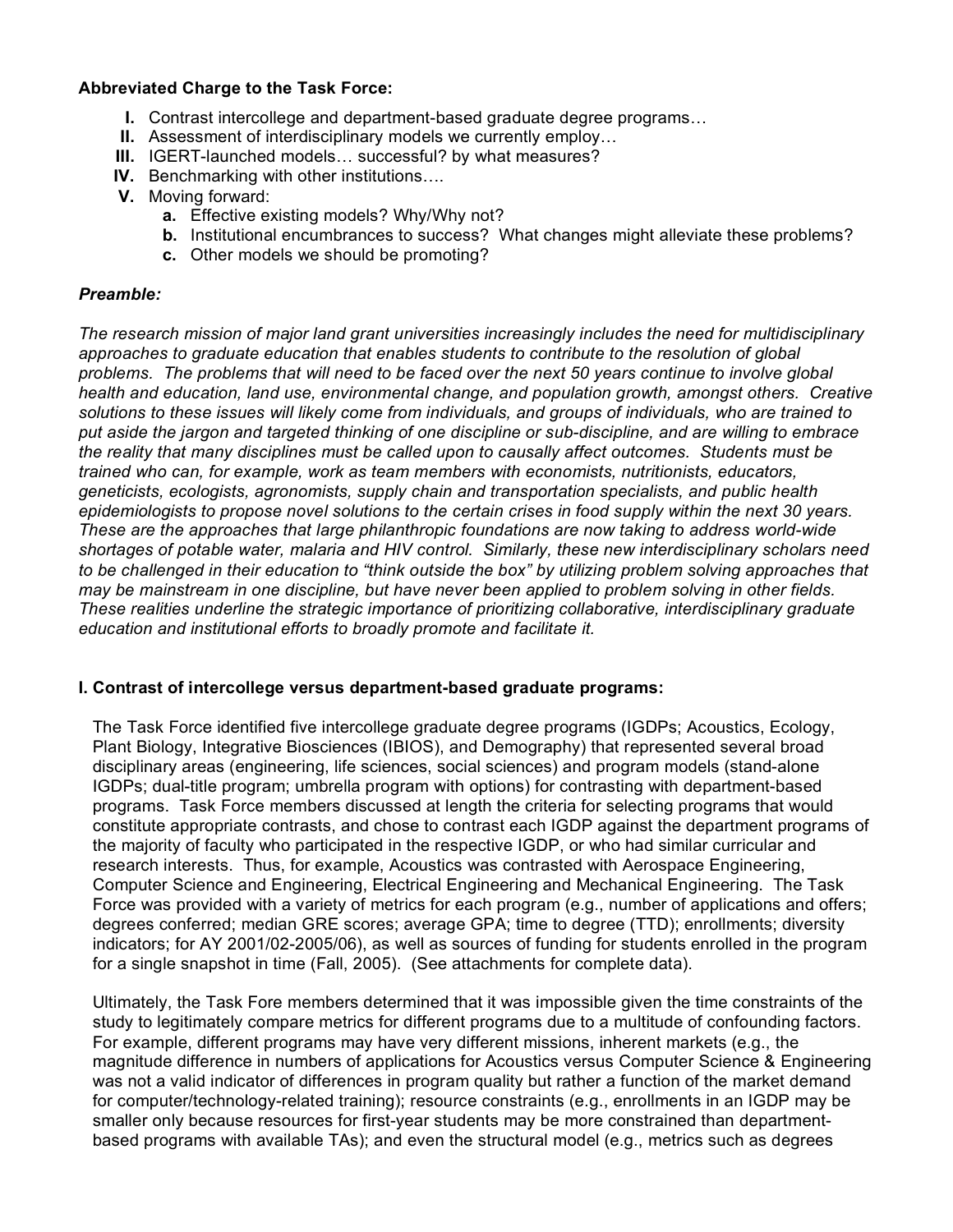conferred in a dual-title program such as Demography are constituents of the same metrics in department programs with which the dual-title is to be contrasted).

For indicators that were more indicative of student quality (GREs and GPA), with a few exceptions there were no substantial differences between IGDPs and department-based programs.

The one difference that was considered potentially meaningful was that the IGDPs generally (though with a few exceptions) had a greater percentage of students funded on external fellowships and traineeships than department-based programs. (Notably, an early indication is that the National Research Council has identified these same measures as important indicators of research doctorate program quality as well.) It was acknowledged that this difference might reflect the generally more constrained institutional resources available to IGDPs, such that faculty may be more motivated to promote external fellowships to their students, and pursue training grant opportunities for the programs. However, it was also recognized that the collaborative intercollege, interdisciplinary programs may in general be viewed more positively by external funding agencies, in that they effectively bring faculty together from diverse disciplinary homes, which can facilitate research collaborations and interdisciplinary training experiences for graduate students. It was beyond the scope of this study to distinguish among these or other hypotheses.

*Overall, the Task Force concluded that given the compelling realities expressed in the Preamble above, collaborative, interdisciplinary graduate education must be an institutional priority in order to meet societal needs, prospective student interests and demand, and to ensure that Penn State remains competitive in securing extramural research funding into the future.* Given their strategic importance, the Task Force proposed the following desirable features of collaborative, interdisciplinary programs that should be promulgated by the Graduate School and inculcated within colleges and departments:

- Addresses complex and important problems that may be novel in nature
- Creates faculty/department/college synergy and collaboration
- Creates the opportunity for developing new knowledge along frontiers not explored by disciplinary-focused programs
- Builds on institutional strengths
- Attracts high quality students
- Provides credit to faculty (including a formal process for evaluative feedback during the P&T process) and departments providing support
- Provides students with an avenue to satisfy diversity of professional career interests (i.e., prepare students to be competent as future researchers/scholars/practitioners in the field)
- Provides value-added scholarship for the student
- Allows for flexibility in terms of multiple sources of entry and exit/placement (multidisciplinary nature allows for such flexibility)

## **II. Assessment of existing programmatic mechanisms for interdisciplinary, collaborative graduate education at PSU, listed in order of simplest approach (e.g., seminar or elective course) to complex degree models:**

- o Special Seminars; Co-Hosted Invited Lectures; Hosted Conferences
	- diversity of offerings at large, research-intensive institution
	- availability not tied to student's own program
	- **possible extra costs**
	- largely matter of opportunity and initiative on the part of the student
	- rapid response to new trends in interdisciplinary fields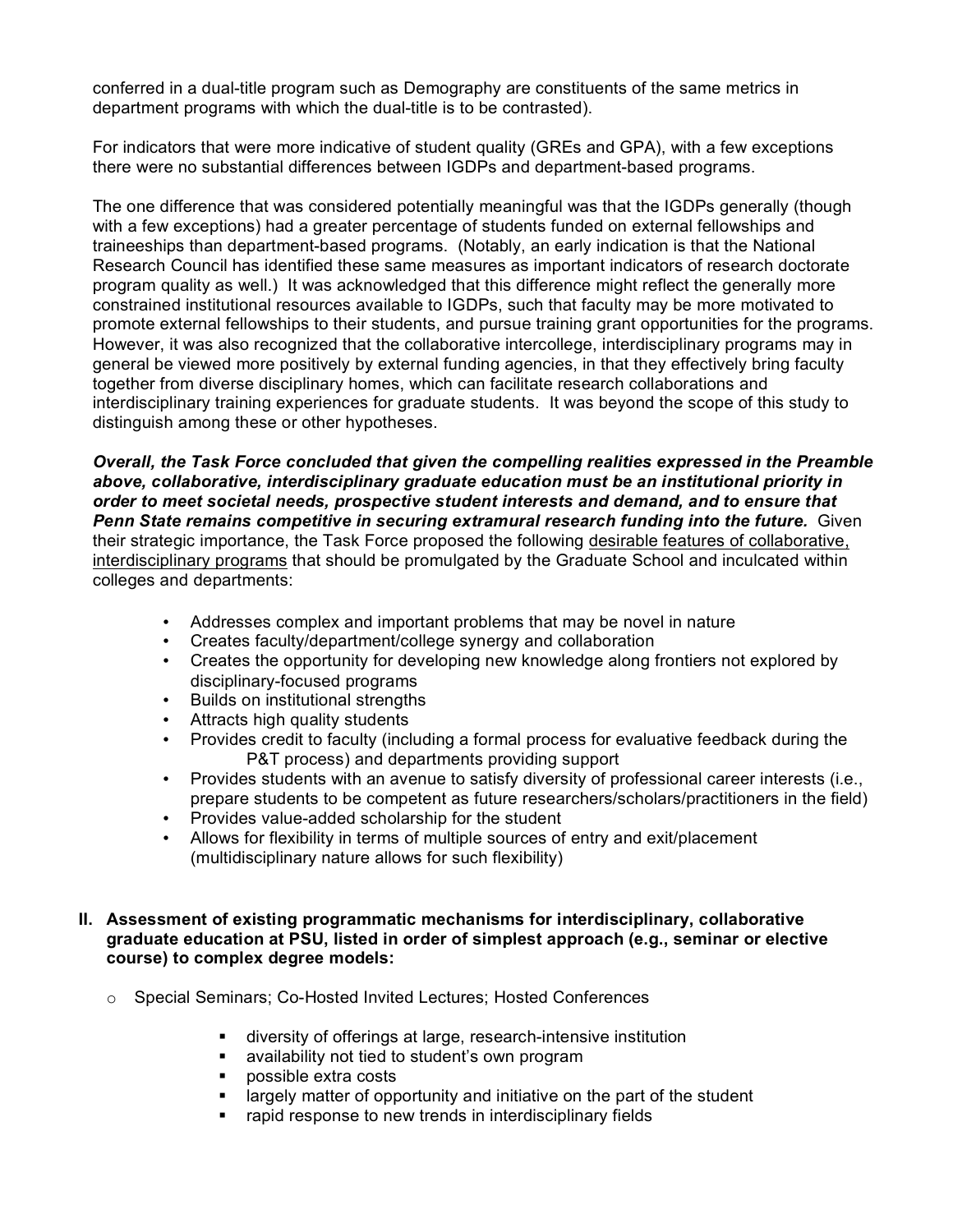- o Elective Courses Outside Major Program
	- many advisors actively encourage/require courses from other disciplines
	- **Facilitated as degree requirement by major program**
	- may be constrained if not degree requirement (e.g., if slows time-to-degree; TTD)
	- not structured for student's own program (e.g., prerequisites, etc.)
	- **•** provides interaction with other disciplinary paradigms or approaches

#### o Credit Certificates

- developed primarily for outside markets (visibility/access to degree students highly variable)
- **I** limited number and diversity of offerings
- **F** if offered off-site or by distance delivery, can provide training to students not onsite at University Park or other Penn State graduate centers.
- o Graduate Minors
	- visible on transcript
	- **value-added curriculum for student**
	- development of collaborative, intercollege, interdisciplinary minors independent of an existing graduate major constrained by lack of resources for course development/instructional support and academic unit ownership/administrative support
- o Options
- **tracks of curricular specialization**
- visible on transcript and diploma as credential
- **EXEC** can be adopted by other major programs
- existing courses required for option require concurrence of offering unit
- new courses required for intercollege, interdisciplinary option may require resources for course development and instructional support
- o Stand-Alone Intercollege Graduate Degree Programs (IGDPs)
	- Academically similar to department-based programs
	- Faculty membership crosses department, college and often campus boundaries; provide greater diversity/interdisciplinary flavor to student committees
	- Required core courses (e.g., colloquium) often informed by diversity of faculty participation, resulting in greater interdisciplinary emphasis
	- Ability to offer program-specific courses limited by lack of instructional budgets
	- May be difficult to provide students with sense of program identity due to dispersion of faculty and individual research homes in different departments around the university
	- Administrative support and first year support for students often difficult to obtain
	- Stand alone IGDPs often viewed as competing with departmental programs for resources and best students
- o Concurrent Degrees
	- **•** recognized training in both fields (two degrees)
	- some curricular economies (< 20% of total course credits for both degrees)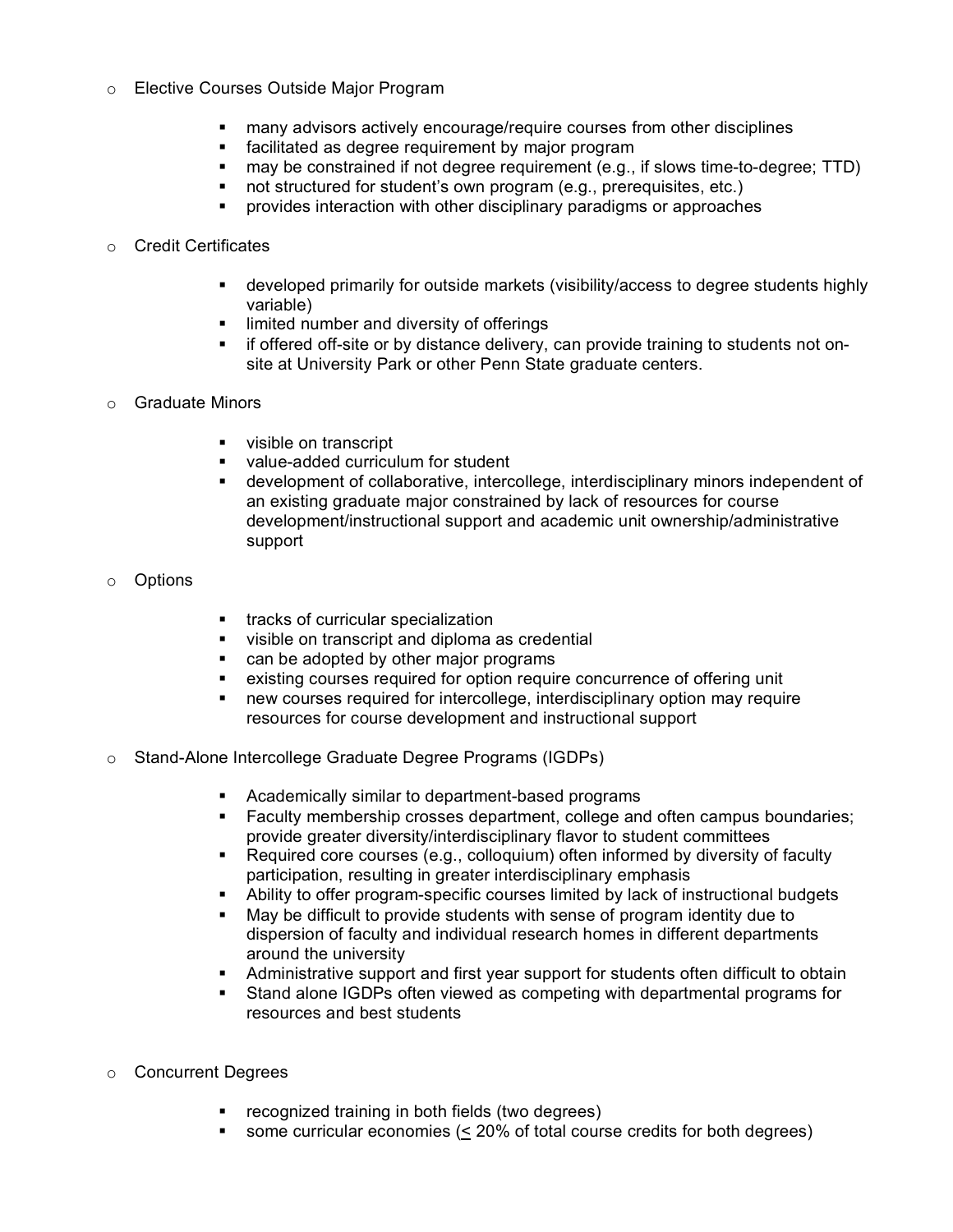- separate thesis/dissertation and other requirements must be met for each degree
- may substantially increase TTD and cost
- concurrent masters and doctorate/masters allowed (concurrent doctorates not allowed)
- both fields not integrated into research/thesis (i.e., separate culminating experience required for each degree)
- **F** if integrated with degree from another institution, may afford opportunity for developing valuable partnerships with institutions outside the U.S.
- o Dual Title IGDPs
	- unique model that fully integrates two fields of study into single research/thesis problem (i.e., interdisciplinary in terms of both coursework and research/scholarship)
	- students enrolled simultaneously in both primary and dual title programs, with each having equal stature and credit (e.g., dual title programs at PSU submitted to NRC assessment as separate degree programs with own data and recognition)
	- visible credential (noted on transcript and diploma)
	- major advisor for primary and dual title programs same individual ensures both fields represented in research/thesis
	- both fields represented/explored in candidacy, comprehensive and final examinations
	- eliminates competition between primary and dual title programs for best students
	- funding primarily secured through primary program less competition for resources
	- availability for dual-title training used strategically to recruit most competitive students – asset to primary programs and faculty research
	- same faculty in primary programs and dual-title recruit for both programs
	- dual title can be adopted by any number of primary programs; particularly suited to fields that interface with broad number of other disciplines
	- requires cultivated relationship and ongoing successful partnership with primary programs (multiple academic units)
	- considerable value-added scholarship, enhanced methodological/ analytical skills and expanded employment/career opportunities for students
	- adds some TTD so student may need additional financial support, but less than concurrent degrees
	- publicizes new fields of growing interest and strength at Penn State

# **III. IGERT-Launched Models:**

- a) Center for Education in Many Body Applications (CEMBA) Funded by NSF with \$3.5 million for a six-year period. Brought students  $(\sim 30)$  and faculty together from various departments including Chemistry, Physics, Computational Science and Engineering, Aerospace Engineering, Chemical Engineering and Polymer Science with common interest in many-body problems and large computational needs. Interdisciplinary interactions promoted by:
	- Weekly/bi-weekly Seminars and meetings (most important)
	- Co-advisors (second most important)
	- Co-location of students ( "mildly effective"; most students spent more time in home department)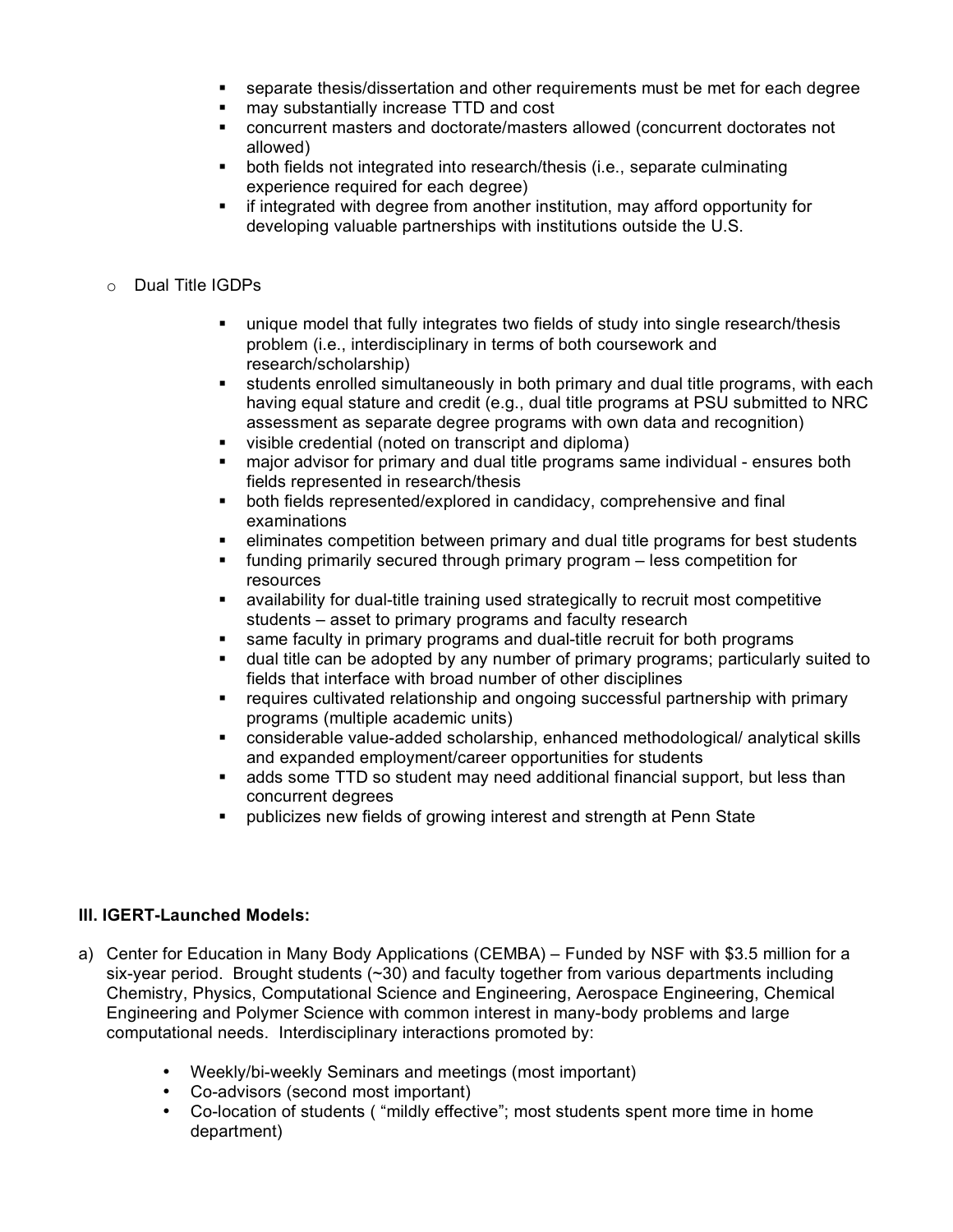- High-speed, massively parallel computer system (camaraderie through shared need)
- Several cross-discipline courses in field

The program contributed in part to creation of a graduate Minor in Computational Science.

b) Biogeochemical Research Initiative for Education (BRIE) – Funded by NSF with \$2.5 million. BRIE was designed to foster cross-disciplinary collaboration and training in geological, environmental, agricultural, and chemical sciences. Students (~48) and faculty were drawn from environmental engineering, geochemistry, soil science, chemistry and microbiology to investigate questions related to how biota interact with earth materials. Each student had two advisors and completed coursework and research that crossed disciplinary boundaries. In addition, students completed teaching modules that incorporated outreach into their degree program.

Due to the success of BRIE, a Biogeosciences dual-title program was proposed by the Department of Geosciences and approved by Graduate Council spring, 2008. The dual-title degree program is offered through participating programs in the College of Earth and Mineral Sciences, College of Agricultural Sciences, College of Engineering, Eberly College of Science, and the Intercollege Graduate Degree Programs.

*Both IGERT-based programs brought in significant resources to support students and student-related research activities, fostered cross-disciplinary training through coursework and research, and promoted faculty collaboration and new faculty funding opportunities. Although both led to some institutionalization by means of existing models of interdisciplinary graduate education at Penn State (e.g., a minor and a dual title program), a limitation identified was the lack of institutional resources to perpetuate the full range and capabilities of the funded programs.* 

#### **IV. Benchmarking With Other Institutions:**

Information related to interdisciplinary graduate education at other institutions was gathered from web sites and by contacting some institutions directly (see Appendix I). *In general, there were no unique models that did not already have a direct analogy or more desirable model at Penn State.* For example, Purdue admits students into an interdisciplinary graduate program (IGP) directly, but the students eventually graduate from the departmental program of the major professor. The departments agree to waive their own requirements for students in the IGP. Thus, students receive training in the IGP field, whereas the department programs receive credit for the degree conferred. It appears, however, that students do not receive a degree that reflects their IGP training, and are not receiving the integrated training of both the departmental program and IGP. Such interdisciplinary programs include Comparative Medicine, Ecological Sciences and Engineering, Food Science, Information Security, and Life Sciences. In contrast, the dual-title degree model at Penn State integrates both a primary field of study and an interdisciplinary field in terms of both coursework and research, with the degree awarded in both and credit for the enrollment and degree given to both programs.

#### **V. Institutional Encumbrances:**

**A.** Within broad disciplinary categories, *stand-alone intercollege programs are often viewed as competing with departmental programs for resources, students and recognition/credit.* Many unit leaders feel compelled to "protect" the unit-based graduate program at the expense of support or openness to embracing students from intercollege programs who are mentored by unit faculty.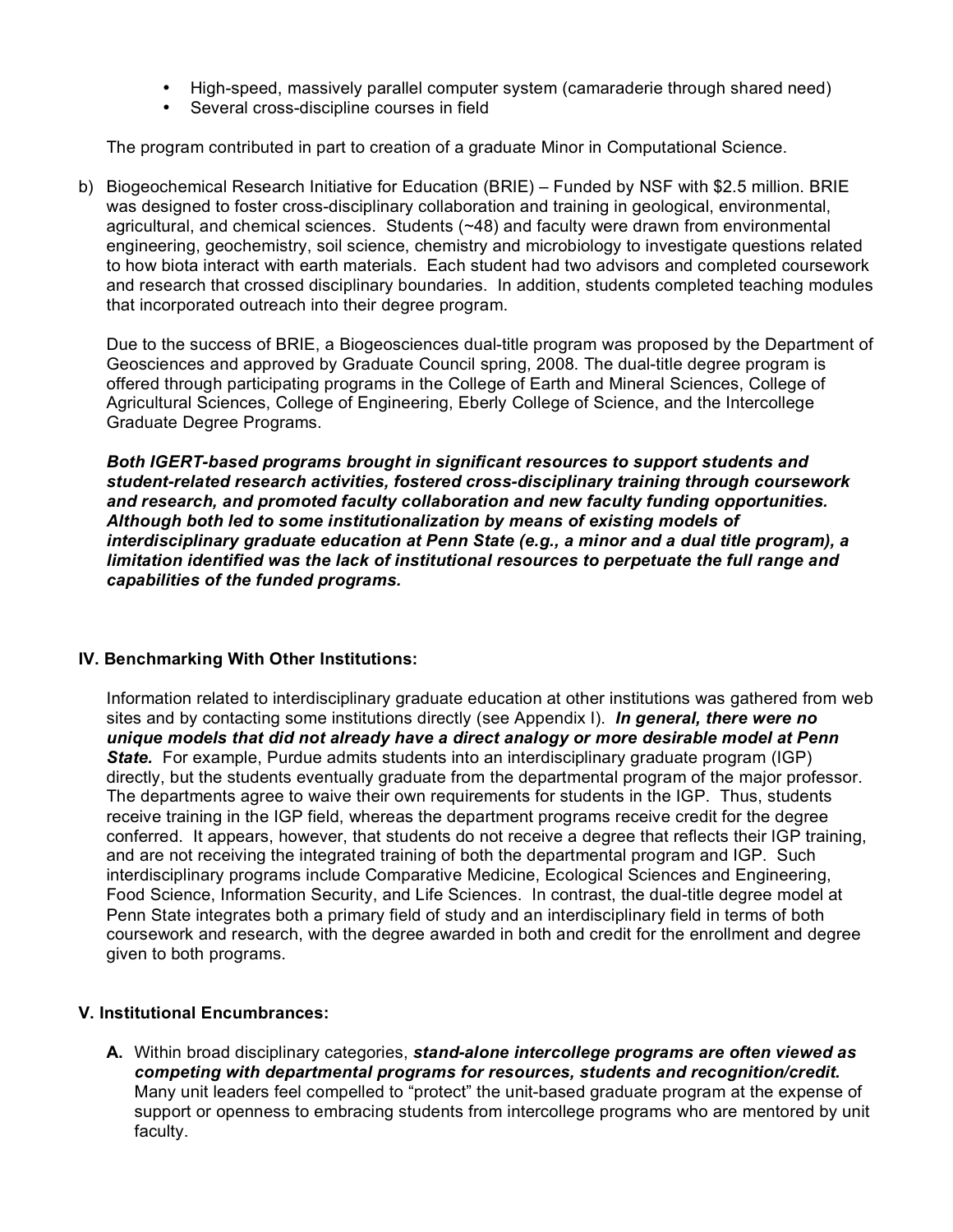- **B.** Many collaborative, intercollege programs allow new students to rotate amongst faculty research programs during their first year, before identifying an advisor. Subsequent years in the program are usually supported on faculty grants and contracts. *Institutional support (GAs, Fellowships) is needed for first year students, until an advisor is identified.*
- **C.** A concern with the model of rotations as applied to intercollege programs is that students are admitted by the program with no commitment from a faculty member before they are accepted. Absent the safety net of a department (with TAs) or commitment by a college (such as the College of Medicine does), a student who might not find a match with a lab/mentor by the end of his/her rotations is left at considerable risk. *Although rotations are reported by some faculty to be intended to provide educational value, many acknowledge the purpose is for the student to locate a research home and advisor. This approach reduces the risk for faculty, but raises it for students.*
- **D.** Most institutional support for graduate students is in the form of TAs that are derived from instructional budgets allocated to colleges (and from colleges to departments) to meet instructional needs for delivering courses. However, there is a "silo" effect that limits the flow of resources from departments. *As intercollege graduate programs do not receive instructional budgets, the primary mechanism for institutional support of graduate students (i.e., TAs) is dissociated from these programs.*
- **E.** Courses proposed for intercollege, collaborative models (minors, options, programs) often require faculty expertise across diverse academic units, each of which may already have priorities for faculty teaching time. *Resources are needed for course development and instructional support across units.* (Note – Faculty positions co-funded by the research institutes may address some of this need, but needed faculty expertise often lies outside co-funded positions).
- **F.** *Administrative responsibility, costs and space for collaborative, intercollege endeavors are not easy "fits" within current department/college structure of the institution.*

# **VI. Recommendations:**

**A.** *As articulated above in the Preamble to the Task Force report, collaborative, interdisciplinary graduate education is of strategic importance to fulfilling Penn State's mission into the future, and efforts to broadly promote and facilitate it should be a high priority for the institution and reflected in strategic planning at the highest level. As such, Colleges should be given a mandate to more formally promote and support participation of and leadership by their academic units and individual faculty in intercollege graduate education, which should be reflected in College strategic plans*, including the use of college resources (e.g., General Funds assistantships; block funds allocated to colleges for graduate student recruitment, top-ups and fellowships, etc.) for intercollege program students advised by college faculty; college recognition of the equivalency of students enrolled in intercollege and departmental programs advised by college faculty; formally recognizing the equivalency of value of advising students in and providing leadership to intercollege and departmental programs by college faculty (e.g., with respect to P&T, annual performance evaluation, resource allocation, etc.); encouraging academic units to offer membership in department-based graduate programs to faculty from outside the unit who have relevant interdisciplinary interest and expertise; redirection of college resources to incentivize and enable academic units in the college to host intercollege, interdisciplinary graduate programming across all available models (courses, minors, IGDPs, etc.); and communicating an expectation that new faculty hires in the college will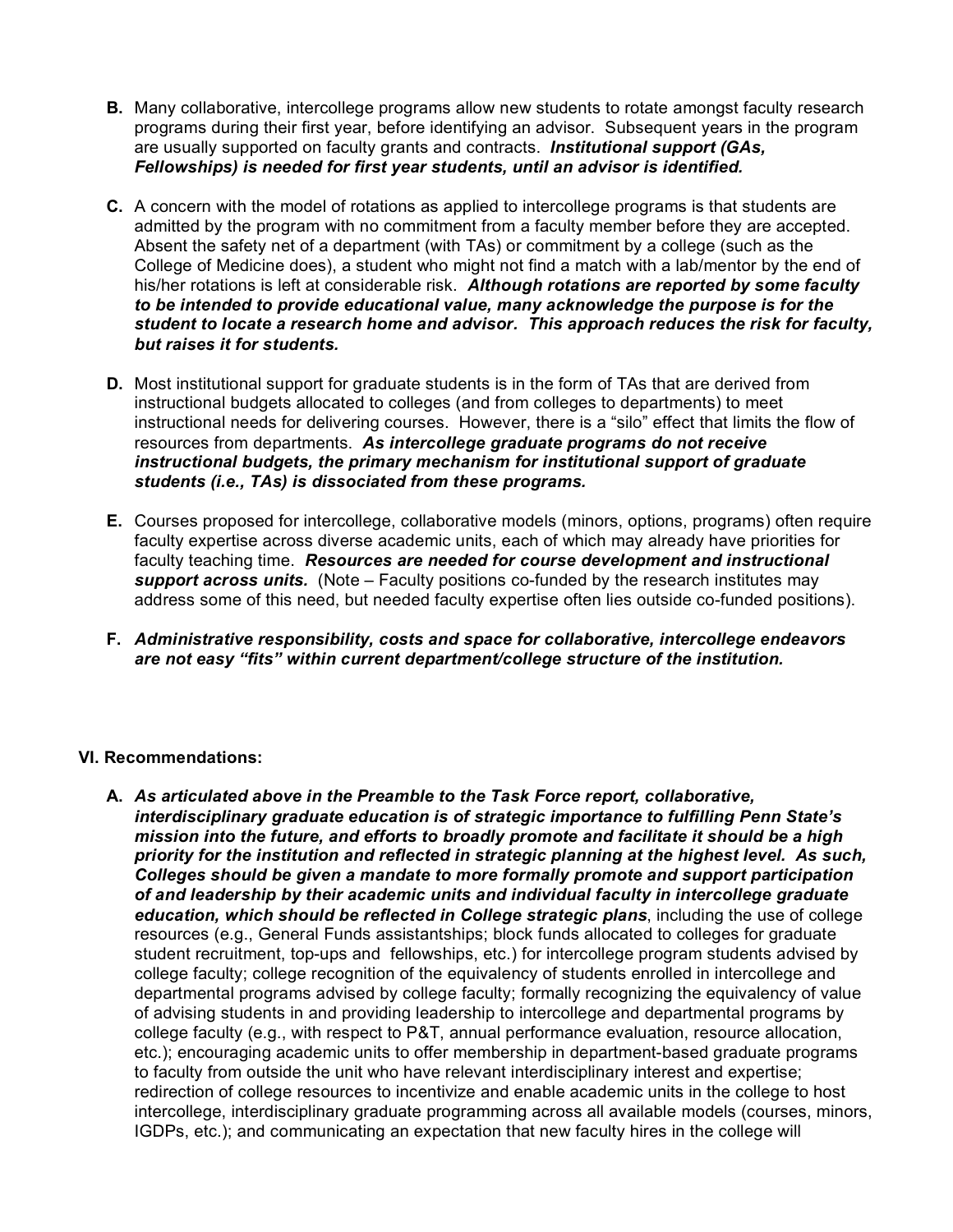participate in intercollege graduate programs, including teaching intercollege, interdisciplinary courses.

- **B.** In contrast to the stand-alone graduate program (departmental or intercollege), the dual-title degree is a unique model that not only allows the student to receive value-added training in another field that is reflected in specialized coursework, but ensures the additional field is integrated into the research problem and thesis/dissertation to provide for truly interdisciplinary training. Because students must be enrolled in a primary program before admission into a dualtitle field, they are anchored to an academic unit that generally provides physical and administrative assets (e.g., office space, computer access, staff assistance) and financial support, but ultimately pursue both degrees simultaneously and in a truly integrated fashion. The student receives a single diploma titled in both fields of study, and is acknowledged to have the degree in both areas. Importantly, unit leaders and primary program heads do not feel the dual-title program competes with departmental programs, and both are equally and fully credited for the training they provide to the student. For these reasons, the dual title degree is viewed as an excellent approach that is underutilized and not well recognized. The Task Force recommends that *where a proposed new programmatic area in graduate education is interdisciplinary such that it has potential for integration with and application to one or more existing fields of study at Penn State, the dual-title be employed as the preferred interdisciplinary graduate degree model.* As such, it should also be better promoted and "advertised".
- **C.** Although rotations provide educational value to the student and afford an opportunity for both students and faculty to evaluate each other as a potential match, the risk to students (that an advisor might not be found) is a significant concern. *It is recommended that, in areas where the rotation model is common, intercollege programs not require rotations, but rather ascertain that at least one member of the program faculty is willing to serve as an advisor and provide financial support to each prospective student who meets admissions requirements to the program, prior to extending an offer of admission.* With such an approach, program resources can then be used to leverage support by departments (e.g., first year support provided by the program to TA in the department of the advisor, with a second year of matching support provided by the department). *Otherwise, if rotations are required, the intercollege program should reserve sufficient resources to subsidize students who do not find a match after their first year, with the consequence of admitting fewer new students.*
- **D.** *The diversity/hierarchy of existing approaches to support interdisciplinary training of graduate students available at Penn State needs to be more transparently delineated*; a special page on the Graduate School web site is recommended that consolidates information regarding available interdisciplinary models (e.g., "Mechanisms/Models for Interdisciplinary Graduate Training"). By carefully crafting the organization and verbiage, this would have dual benefit by reflecting to prospective students the emphasis on and diversity of approaches to interdisciplinary graduate training available at the institution, as well as facilitate efforts by faculty to develop new interdisciplinary graduate education initiatives.
- **E. Create an intercollege, Interdisciplinary Graduate Center within the Graduate School to oversee allocation of resources and functions related to the following:**
	- **1.** *Incentives for academic units to develop and offer interdisciplinary graduate courses:*

Establish a central budget for support of intercollege, interdisciplinary course development and buyout of faculty time for instructional support. Funds provided to academic unit(s) in which course is developed for one semester of initial course development, plus three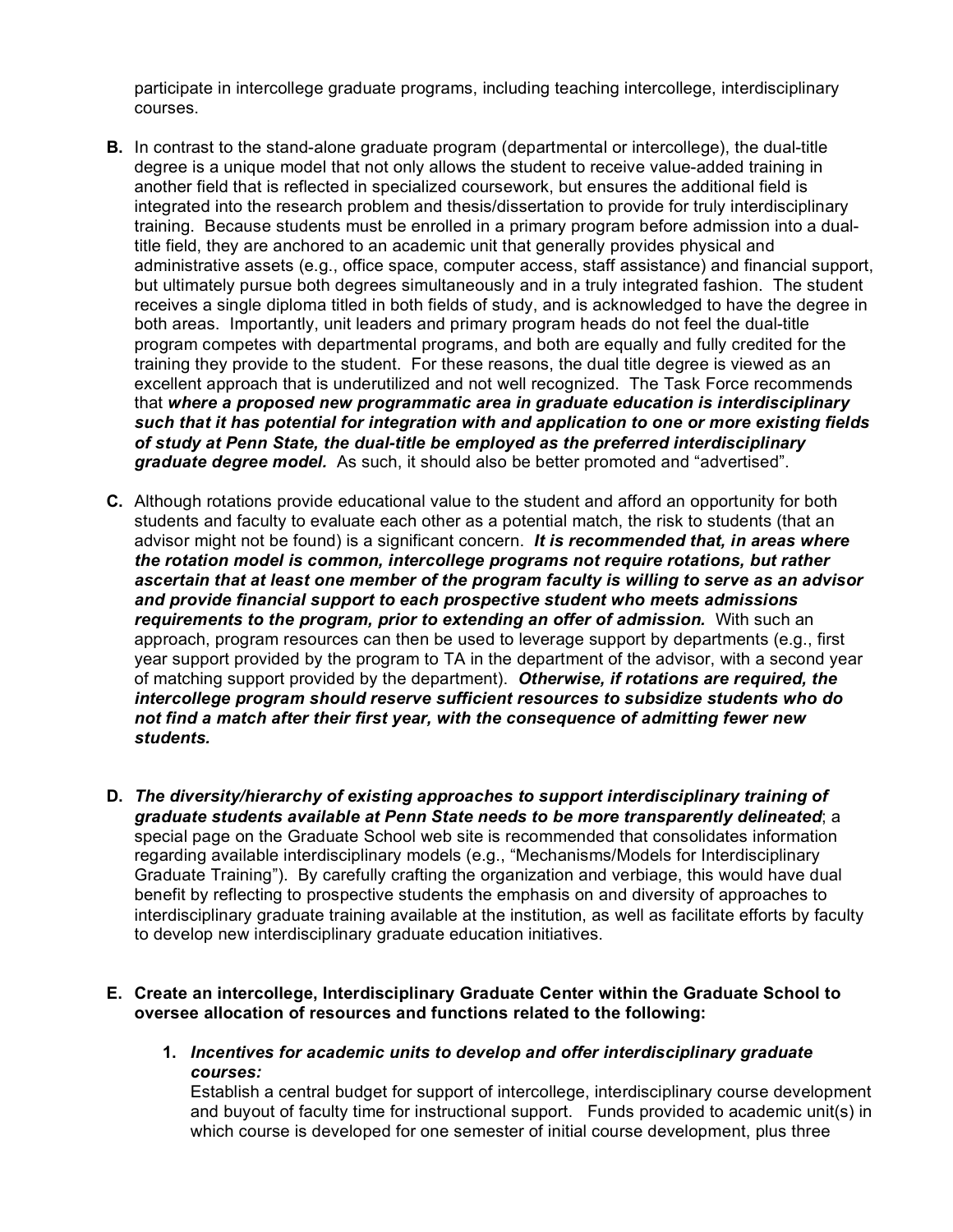years of instructional support. New courses must be cross-listed as departmental courses, and department(s) maintains support for the course after the first three years of offering. An annual budget of \$210K to fund development of up to three new courses and instructional support of nine continuing courses is recommended.

## **2.** *Incentives for academic units to host intercollege, interdisciplinary programs:*

Establish a central budget from which to allocate funds to academic units willing to provide a "home", administrative support and academic oversight to IGDPs. Funds would be transferred on an annual basis to the unit (e.g., \$15K for part-time staff and technical support; \$15K salary supplement for program chair; \$5K miscellaneous costs = \$35K) for as long as the program is hosted by that unit, and remains viable (e.g., in terms of enrollments and quality) and intercollege (as reflected by distribution of students across participating departments). Program would be the responsibility of that academic unit and related college, but function as an IGDP in terms of faculty membership and student advising. Academic unit to host IGDP should be the one whose faculty advise the majority of students in the IGDP from among all participating units (for new IGDPs, unit with greatest faculty membership in the inaugural program would host). Over time, if students in the IGDP advised by faculty in that unit constituted > 70% of all graduate students advised in the program, the unit would assume the cost of administration for the program. An annual budget of \$350K to fund up to 10 new intercollege programs on a continuing basis is recommended.

Along with the creation of the above intercollege, Interdisciplinary Graduate Center, *an ongoing advisory group whose members have a strong interest and participation in intercollege, interdisciplinary graduate education should be established to provide input related to interdisciplinary graduate education issues, recommendations regarding resource allocation, and assistance with implementation of initiatives for the Center.* 

- **F.** *Graduate School Development Effort Focus on a "Student-Centered Interdisciplinary Graduate Education Initiative" that would prioritize fellowships for intercollege, interdisciplinary graduate students.* The theme of the next capital campaign is to make PSU the best "student-centered" university possible. The research institutes have facilitated interdisciplinary research for the faculty, but most have not become involved to as great an extent in improving such opportunities for graduate students. As a result, interdisciplinary opportunities are very much faculty-centered. Endowed fellowships that are held and controlled by the students rather than the faculty would provide interdisciplinary research opportunities that are much more student-centered. For example, a student holding a fellowship can freely choose among laboratories that participate in a research institute or center. Penn State's research mission and standing is best served by heavy investment in endowed fellowships. *An endowed graduate college similar to the Rackham Graduate School at the University of Michigan should be pursued as a valuable major investment for the University.* It would position Penn State to be far more competitive in recruiting the best graduate students and benefit from having top caliber talent at the core of the University's research efforts. Endowed graduate fellowships would require some teaching within the discipline for the purpose of promoting professional development, and thereby also positively impact undergraduate education.
- **G.** The research institutes (Huck, PSIEE, MRI, etc.) provide important opportunities that promote interdisciplinary research collaborations among faculty. These in turn contribute to development of interdisciplinary graduate training themes and initiatives driven by the research. *The research Institutes should be encouraged to more deliberately and strategically prioritize opportunities to promote interdisciplinary graduate training (e.g., sponsor seminars and*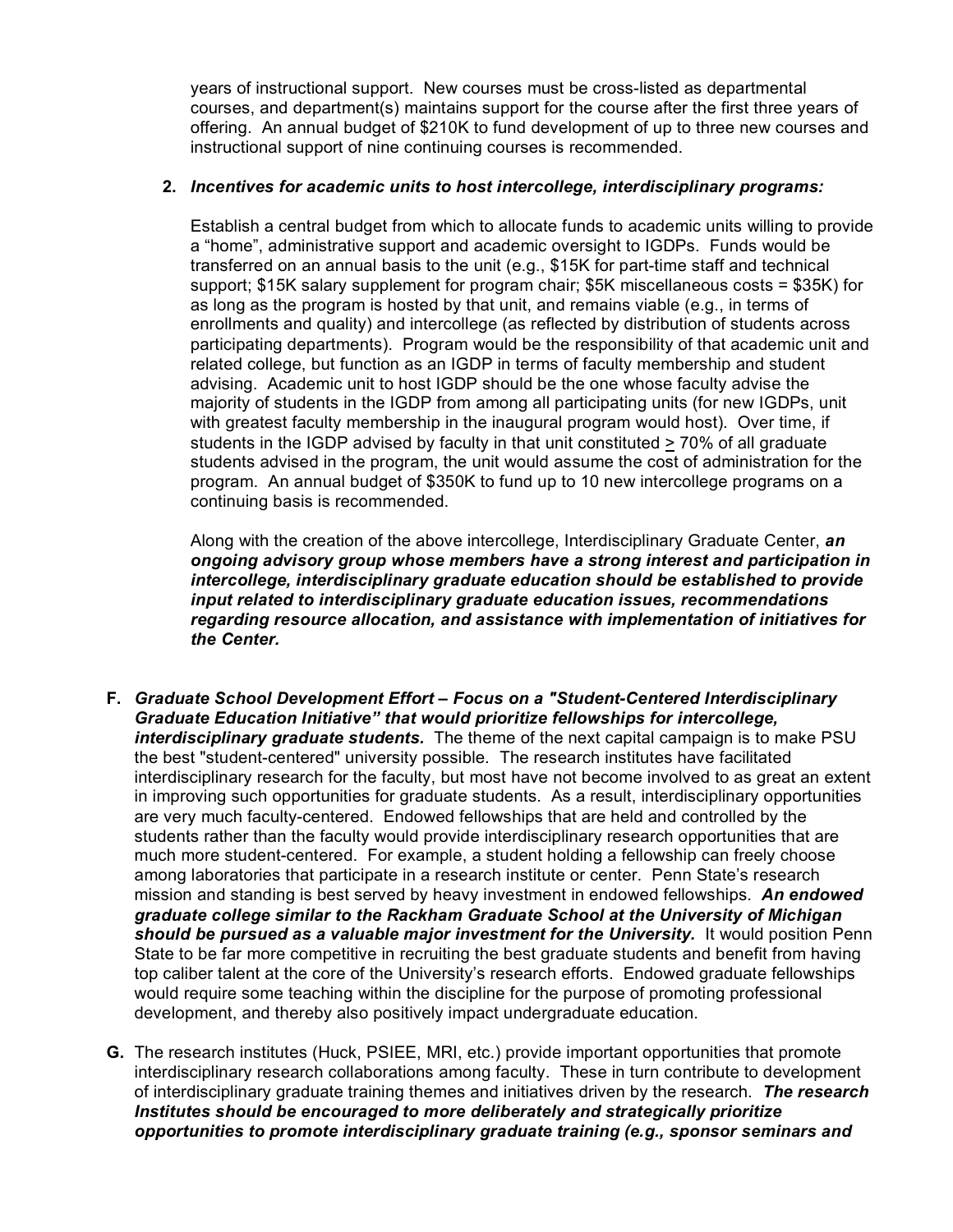*workshops specifically targeted for graduate students across programs related to the Institute mission; support graduate student travel related to interdisciplinary research and training; and sponsor value-added skills training for graduate students, including workshops related to interdisciplinary pedagogies that recognize the unique pedagogical factors inherent in interdisciplinary graduate education and provide opportunities to explore and gain proficiency with forms such as problem-based learning, etc.).* The Population Research Institute is a model for these best practices (http://www.pop.psu.edu/).

A specific idea encouraged by the Task Force was a special workshop or featured symposium each year on a contemporary problem relevant to the respective Institute theme that would be funded by the Institute, but which would be organized by graduate students across relevant programs. Students would identify and invite the featured speaker(s); arrange travel, organize marketing of the event; host the speaker(s); lead discussion groups around the presentations; etc. This would not only bring students from different but related graduate programs together in a dynamic manner, but empower them to become more directly engaged in their scholarly fields; increase the visibility of our graduate students with recognized scholars in the field; and foster important networking opportunities for graduate students.

- **H.** *The research institutes should make it a priority that all faculty co-hires funded through the institutes support intercollege, interdisciplinary graduate courses* (e.g., proposals submitted to the institutes for co-funded faculty positions would be required to identify specific existing or new intercollege program courses that would be taught by the individual filling the position). Continued funding of any filled position would be contingent upon continued instructional support of at least one intercollege, interdisciplinary course per year.
- **I.** *The Graduate School should provide opportunities for enabling models to be shared with graduate programs.* For example, host workshops led by graduate students and their faculty mentors who have been successful in procuring NSF Fellowships, to discuss preparation of the application and in particular the research project. Discuss strategies by which the most successful institutions that capture large numbers of NSF Fellowships succeed. Host workshops led by faculty who have been successful in procuring predoctoral training grants (e.g., NIH) as presenters, in conjunction with information related to Graduate School incentive programs. Particularly compelling presentations should be recorded and the video clips available for viewing on the Graduate School web site. Wherever possible, invite sponsoring program directors to visit and meet with graduate program faculty seeking to apply for training grants.